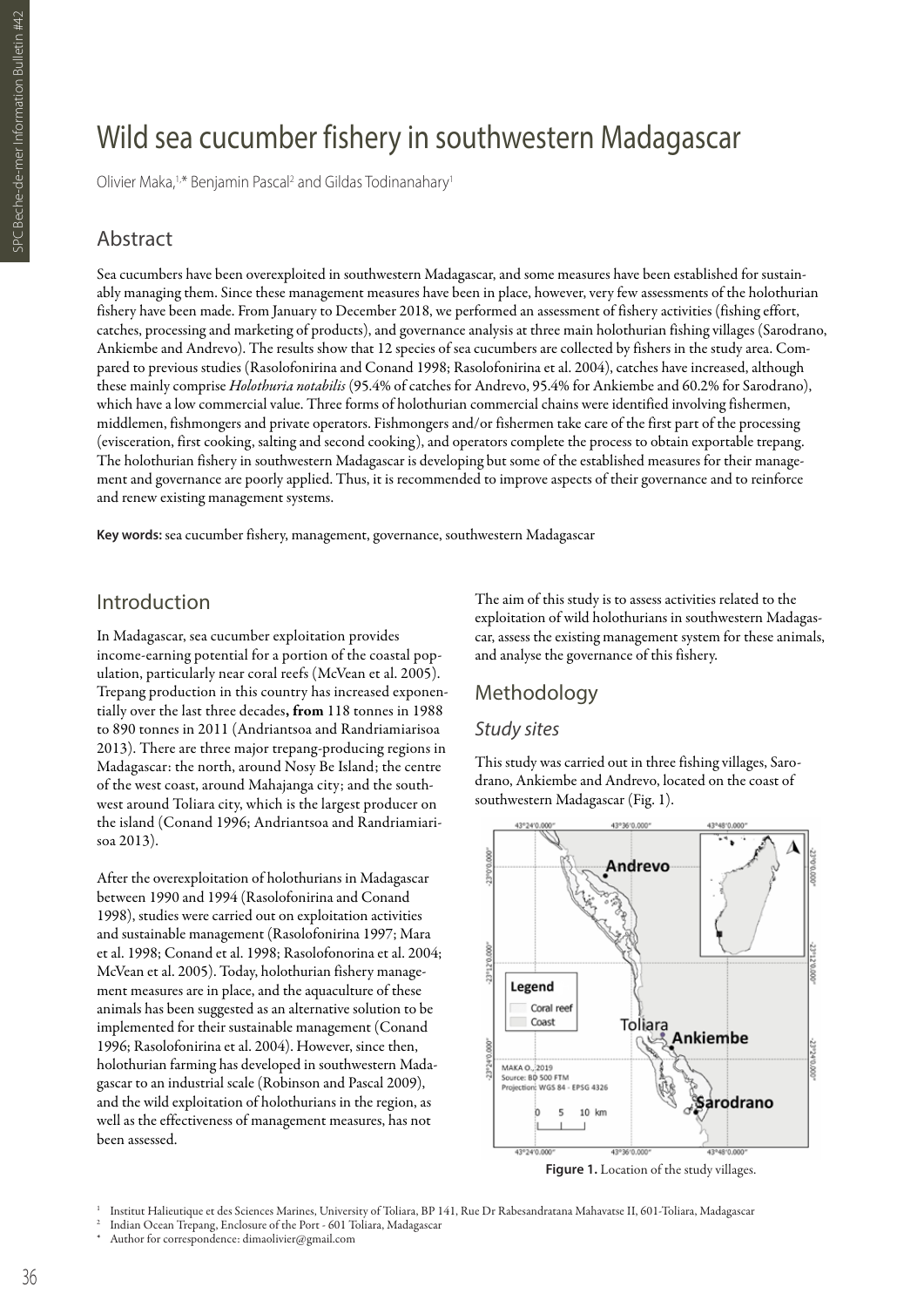#### *Surveys*

Surveys were carried out with public authorities (fishery services, environment department, department of interior, and their local representatives in the villages) to collect administrative data concerning the exploitation of sea cucumbers in the region. Stakeholders (e.g. fishermen, middlemen, fishmongers and exporters) were also surveyed in order to know the organisation of this fishery, its socioeconomic aspects, its management methods and governance. These surveys were conducted by means of pre-established questions.

Individual interviews (semi-directives) were carried out with key informants from each village, followed by a focus group discussion. These forms of interviews were necessary not only to complete the information but also to explore new issues through discussions.

All of the information collected through they surveys was verified through direct observations, which allowed us to know what was happening on the ground with regard to stakeholders' activities in the sector.

#### *Participatory monitoring of holothurian exploitation activities*

Catch monitoring was carried out four days a week in each village. On each day of monitoring, a sample of 30 fishermen was randomly selected. This was done to estimate the catch composition and catch per unit effort (CPUE) at each site. Monitoring notebooks were set up to be filled out daily

by fishmongers. This monitoring allowed us to observe the variation in the number of holothurian fishers who fished, and the price of fresh holothurian species. The price of semiprocessed products was taken from the invoices received by the fishmongers after each sale to exporters in Toliara.

#### *Participatory mapping*

Participatory mapping was used to develop a map of the fishing sites frequented by sea cucumber fishermen. This method takes into account fishermens' knowledge and takes place in two stages: holding a community meeting, and recording the geographical coordinates of fishing sites.

A map was drawn by the fishermen with all of the information needed to make reference points on the marine and coastal environment of each village. During the community meeting, fishermen indicated on the map the location of their different fishing sites. Including both fishermen and fisherwomen in discussions was necessary in order to optimise the accuracy of these fishing sites' locations. Then, the geographical coordinates of the fishing sites on the map were taken *in situ,* with at least two fishermen who were present during the participatory mapping session.

### *Summary of the methodological approach*

The approach of the methodology used for this research is summarised in Figure 2.



**Figure 2.** Summary diagram of the data collection technique used in this study.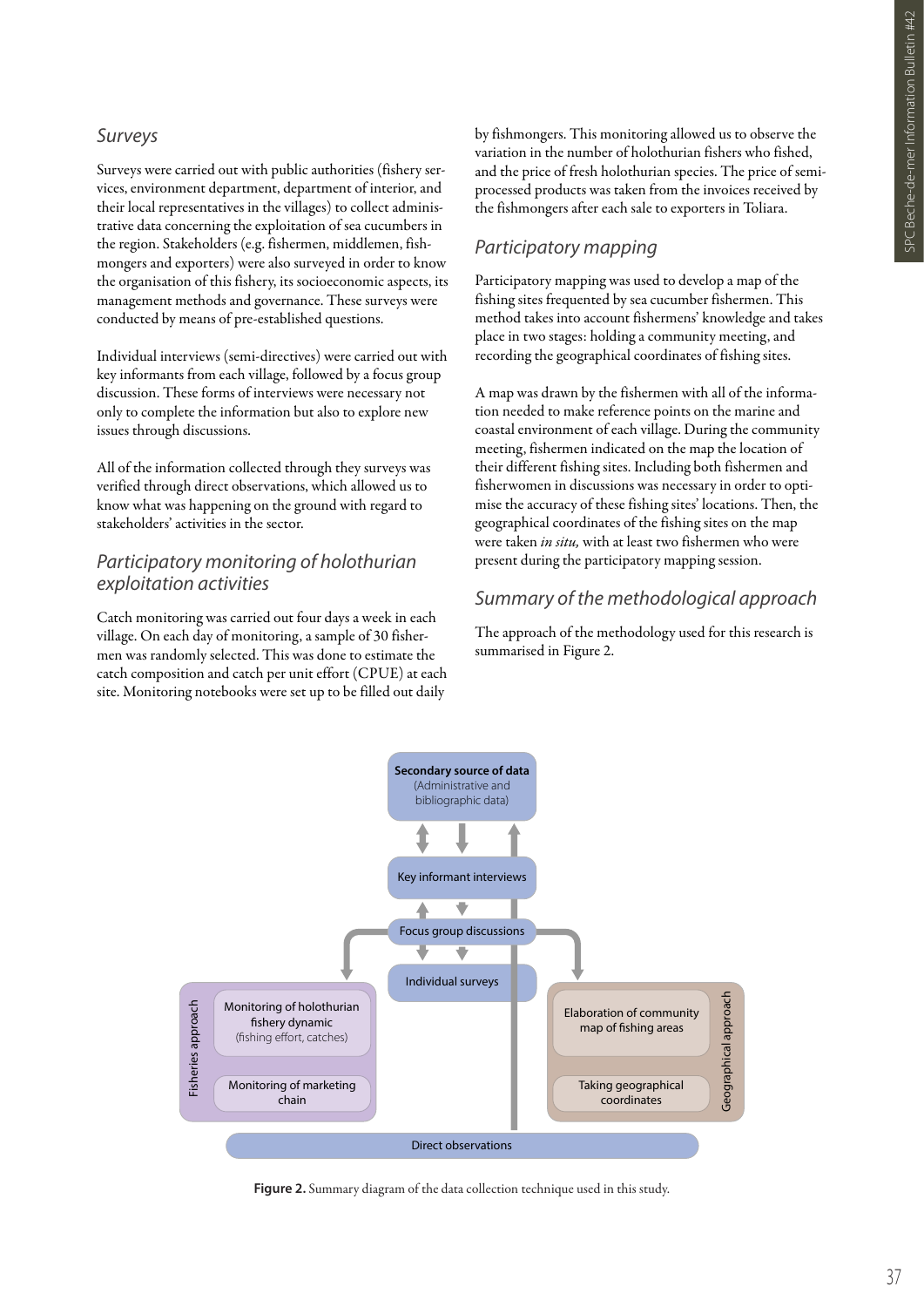#### Data treatment and statistical analysis

CPUE, expressed in kilograms per fisherman per day, is calculated using the formula:

$$
C P U E = \sum_{1}^{ni} \frac{C}{ni}
$$

*C:* daily catch of surveyed fishermen

*ni:* number of surveyed fishermen

The monthly production of each village was estimated by the product of CPUE and monthly fishing effort.

All of the statistical analyses were performed using the R software (R Core Team 2017). The Shapiro-Wilk's test was used to determine the normality of the data, and the Levene's test to calculate the homogeneity of variances. The significance (or not) of the difference in means was determined using ANOVA for normal data (followed by the Tukey Bonferroni post-hoc test to determine the source of the observed difference), and the Kruskal-Wallis test for data that did not follow the normal distribution (with the Wilcoxon comparison), at a level of 5%.

#### Results

#### *The socioeconomic situation of fishermen*

The population of each of the study villages is 1656 for Sarodrano, 5226 for Ankiembe and 2436 for Andrevo. Figure 3 shows the distribution of these populations according to age group. The main activity of the population of these villages is still traditional fishing: 89% of the population of Sarodrano are fishermen, 59% for Ankiembe and 83% for

Andrevo (Fig. 4). Other activities in the villages are mainly agriculture, aquaculture and charcoal making.

#### *Spatial distribution of holothurian stakeholders*

Table 1 shows the number of stakeholders in the holothurian fishery, with the number of active participants in the three study villages.

None of the fishmongers in these villages are officially registered with the state. Middlemen go out to sea in a pirogue to buy sea cucumber catches from fishermen and sell them to fishmongers in the village itself.

#### *Organisation of the fishery*

Two holothurian fishing techniques were observed in the study villages: freediving and harvesting on foot. Free diving, which is practiced by men and very rarely by women (in the case of Andrevo). This fishing method is practiced every day except during bad weather (rainy periods or when the wind is blowing very strong) and requires a boat. Collecting sea cucumbers on foot is mainly done by women and children during a low spring tide. This method does not require a pirogue for travel.

#### *Fishing sites*

Sea cucumber fishing sites are located in the reef zone, and can only be accessed when the wind is moderate and blowing from the right direction because the sites that are very far from the villages are difficult to get to. In total, 15 fishing sites are frequented by fishermen in Sarodrano (Fig. 5), 20 in Ankiembe (Fig. 6) and 16 in Andrevo (Fig. 7).



**Figure 3.** Population distribution at study sites by age group. **Figure 4.** Population distribution at study sites according to



villagers' main activities.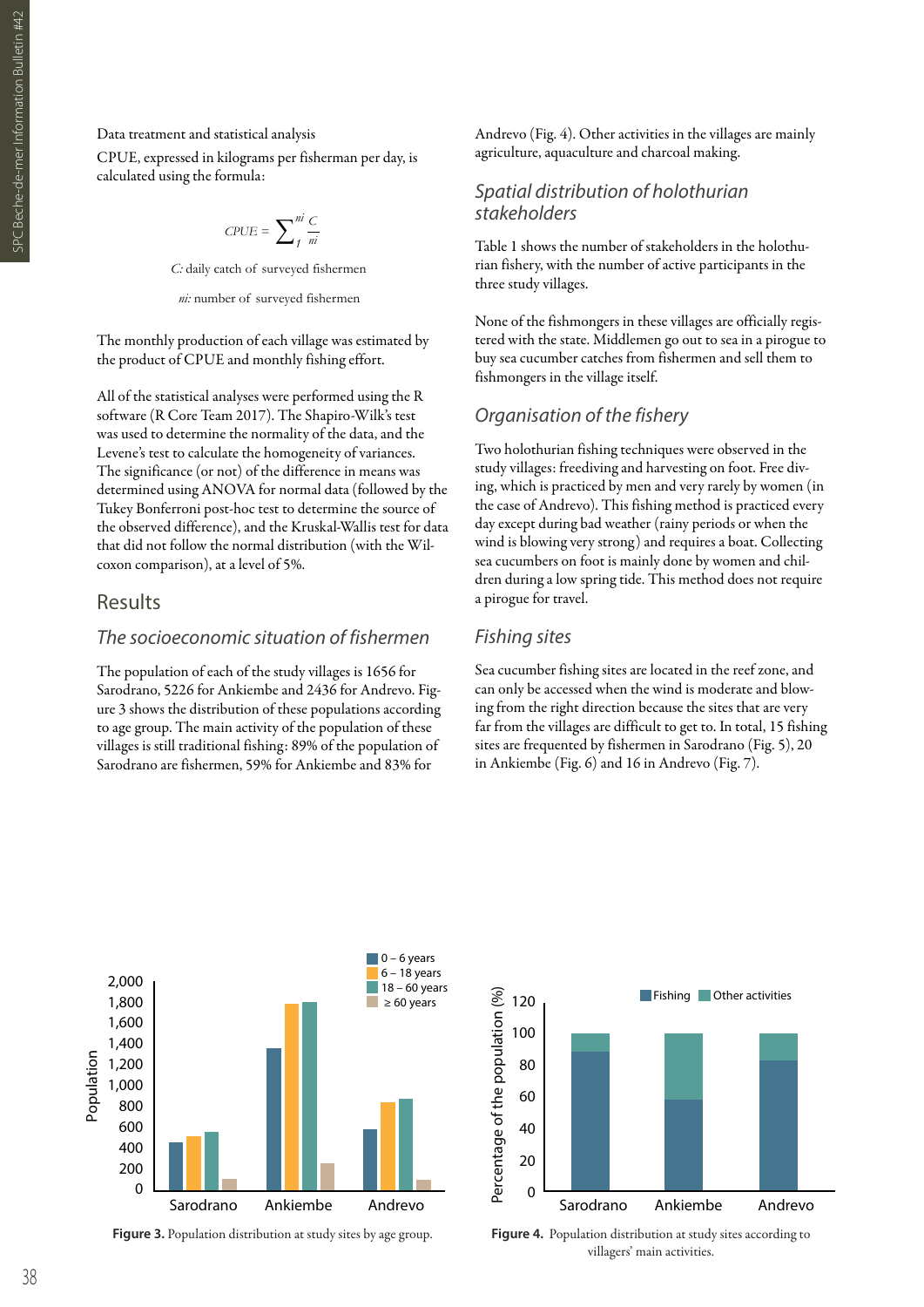Table 1. List of stakeholders in the holothurian fishery in the study villages

| <b>Villages</b> | <b>Fishermen</b> | <b>Fishmongers</b> | Middlemen |
|-----------------|------------------|--------------------|-----------|
| Sarodrano       | 216              |                    |           |
| Sarodrano       | 349              |                    |           |
| Andrevo         | 318              |                    |           |



**Figure 5.** Fishing areas around Sarodrano and the frequency with which they are visited.



**Figure 6.** Fishing areas around Ankiembe and the frequency with which they are visited.



**Figure 7.** Fishing areas around Andrevo and the frequency with which they are visited.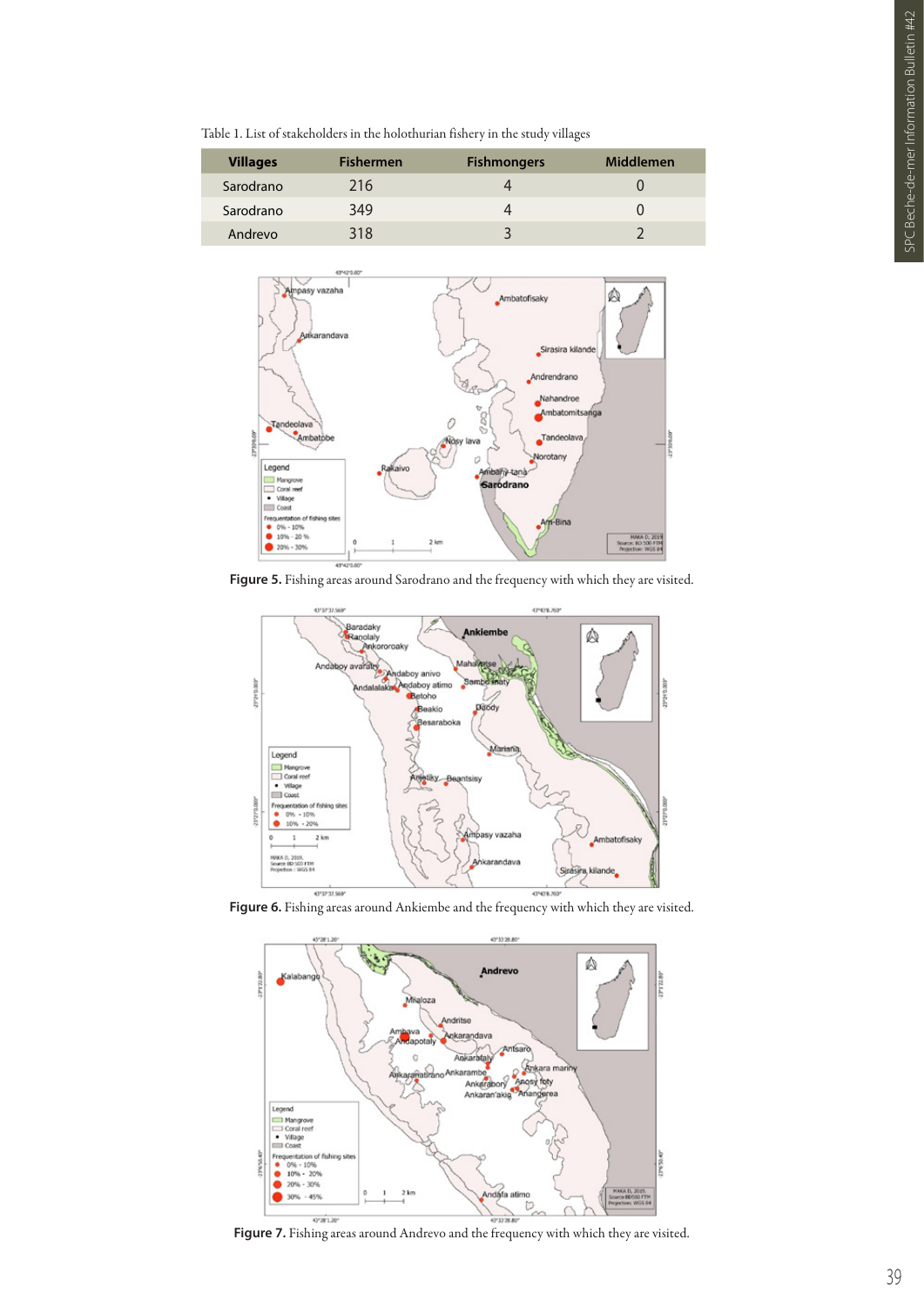#### *Exploited species*

Figure 8 shows that the accumulated number of sea cucumber species found in catches was stable from the 10th sampling for Sarodrano and Andrevo, at 11 and 10 species, respectively. For Ankiembe, the number of species found in catches was stable from the 8th sampling, with 10 species. *Holothuria cinerascens* was only found in Andrevo while *Actinopyga mauritiana* was not observed in this village. On the other hand, *Thelenota ananas* was only found in Sarodrano.



**Figure 8.** Trend line of sea cucumber species richness in the study villages.

The species observed in all three villages during this study are shown in Table 2. A species may have a different local name, depending on the village.

#### *Fishing effort and catches*

The average number of fishermen from Andrevo going out per month to harvest sea cucumbers is higher (804±332)

than in Sarodrano (647±264) and Ankiembe (573±216) (Fig. 9), but there is no significant difference between these villages (p-value= 0.06).

The number of fishing days per month (Fig. 10) depends on weather conditions (wind and rain), sea conditions, and on events in the village (festivals or funerals).

Table 3 summarises the variation CPUE from January to December 2018 at the study sites. Andrevo's catches are significantly higher than those of Ankiembe (p-value=0.018) and Sarodrano (p-value=0.012). On the other hand, the difference between Ankiembe and Sarodrano catches is insignificant (p-value=0.99). Seasonality of catches is also observed because catches in all villages are significantly higher during the warm season than during the cold season (p-value<0.001).

#### *Catch composition*

Table 4 shows the specific composition of the catches from the study sites. Among the three villages, *Holothuria notabilis* is the most abundant species found in the catches (95.4% of the catches in Andrevo, 95.4% of those in Ankiembe and 60.2% of those in Sarodrano), followed by *Stichopus horrens* for Sarodrano and Andrevo (25.3% and 1.8%, respectively) and *Stichopus herrmanni* for Ankiembe (1.3%).

#### *Commercial chain and holothurian processing*

During this study, three sea cucumber marketing strategies were observed.

Strategy 1: Fishermen sell freshly caught holothurians to the village fishmonger, who carrys out semi-processing before selling the product to exporters in Toliara;

| <b>Scientific name</b>          | <b>Local name (vezo)</b> | <b>Commercial code</b> |
|---------------------------------|--------------------------|------------------------|
| Holothuria lessoni <sup>3</sup> | Zanga mena               | ZM                     |
| Holothuria scabra               | Zanga foty               | <b>ZF</b>              |
| Holothuria atra                 | Stylo                    | <b>ST</b>              |
| Holothuria cinerascens          | Folera                   | <b>FL</b>              |
| Holothuria notabilis            | Dôrlisy                  | <b>DRL</b>             |
| Stichopus horrens               | Jomely, Smurf, Crampon   | <b>CR</b>              |
| Stichopus herrmanni             | Trakitera, Bengalo       | <b>TRK</b>             |
| Actynopyga echinites            | Tronkena                 | <b>TK</b>              |
| Actinopyga lecanora             | Zangam-bato              | <b>ZB</b>              |
| Actinopyga mauritiana           | Foty tsetsaky            | <b>FTSK</b>            |
| Thelenota ananas                | Zanga borosy             | <b>BR</b>              |
| Bohadschia vitiensis            | Kalalijaky, Falalijaky   | <b>KL</b>              |
|                                 |                          |                        |

**Table 2.** List of exploited species in the three study villages.

<sup>3</sup> *Holothuria lessoni* was previously known as *Holothuria scabra versicolor* (Purcell and al. 2012).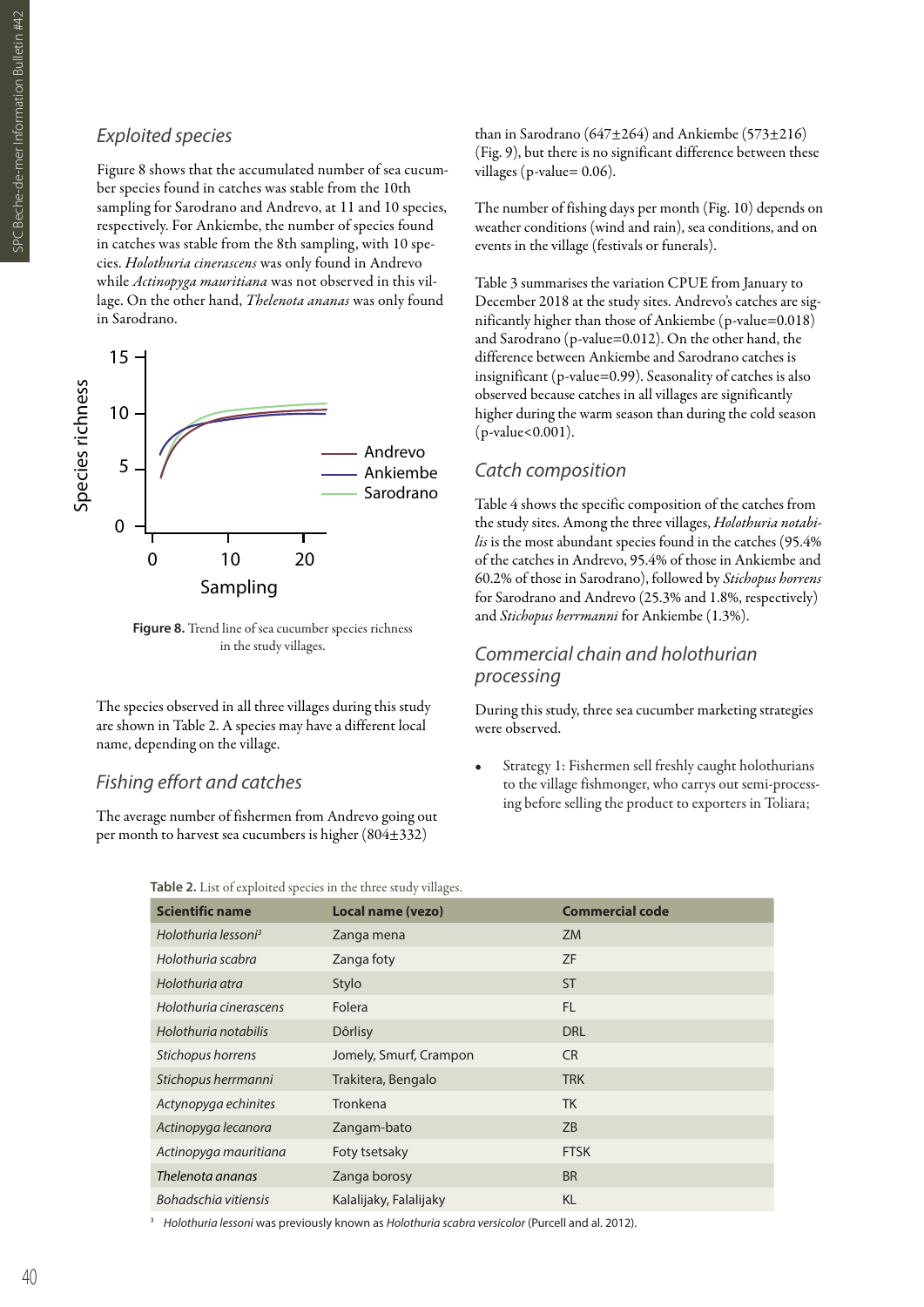



**Figure 9.** Monthly distribution of the number of fishermen going out to collect sea cucumbers in the villages

**Figure 10.** Number of sea cucumber fishing days per village.

| <b>CPUE</b> | <b>Sarodrano</b> | Ankiembe | Andrevo |
|-------------|------------------|----------|---------|
| January     | 5.35             | 8.19     | 6.08    |
| February    | 4.86             | 7.14     | 12.75   |
| March       | 6.10             | 6.14     | 10.80   |
| April       | 6.02             | 5.02     | 9.42    |
| May         | 5.80             | 4.45     | 7.89    |
| June        | 5.53             | 3.75     | 7.47    |
| July        | 4.60             | 3.50     | 6.46    |
| August      | 3.68             | 4.60     | 5.69    |
| September   | 6.00             | 5.68     | 8.14    |
| October     | 8.21             | 7.04     | 10.26   |
| November    | 9.86             | 11.54    | 13.5    |
| December    | 9.04             | 9.66     | 11.17   |
| Average     | 6.25             | 6.39     | 9.14    |
|             |                  |          |         |

**Table 3.** Monthly changes in catch per unit effort (CPUE) averages (in kilograms per fisherman per day) in the study villages.

**Table 4.** Composition of sea cucumber catches (in percent of total weight) from the three study villages.

| <b>Category</b> | <b>Species</b>         | <b>Sarodrano</b> | <b>Ankiembe</b> | <b>Andrevo</b> |
|-----------------|------------------------|------------------|-----------------|----------------|
| 1 <sup>st</sup> | Holothuria scabra      | 2.62             | 0.92            | 0.55           |
|                 | Holohuria lessoni      | 4.42             | 1.18            | 0.60           |
| 2 <sub>nd</sub> | Stichopus horrens      | 25.31            | 0.24            | 1.84           |
|                 | Stichopus herrmanni    | 3.23             | 1.27            | 0.63           |
|                 | Actinopyga lecanora    | 1.16             | 0.003           | 0.002          |
|                 | Actinopyga echinites   | 1.4              | 0.003           | 0.06           |
|                 | Actinopyga mauritiana  | 0.41             | 0.030           |                |
| 3 <sup>rd</sup> | Thelenota ananas       | 0.02             |                 |                |
|                 | Bohadschia vitiensis   | 0.93             | 0.74            | 0.02           |
|                 | Holothuria atra        | 0.30             | 0.17            | 0.56           |
|                 | Holothuria cinerascens |                  |                 | 0.341          |
|                 | Holothuria notabilis   | 60.20            | 95.44           | 95.38          |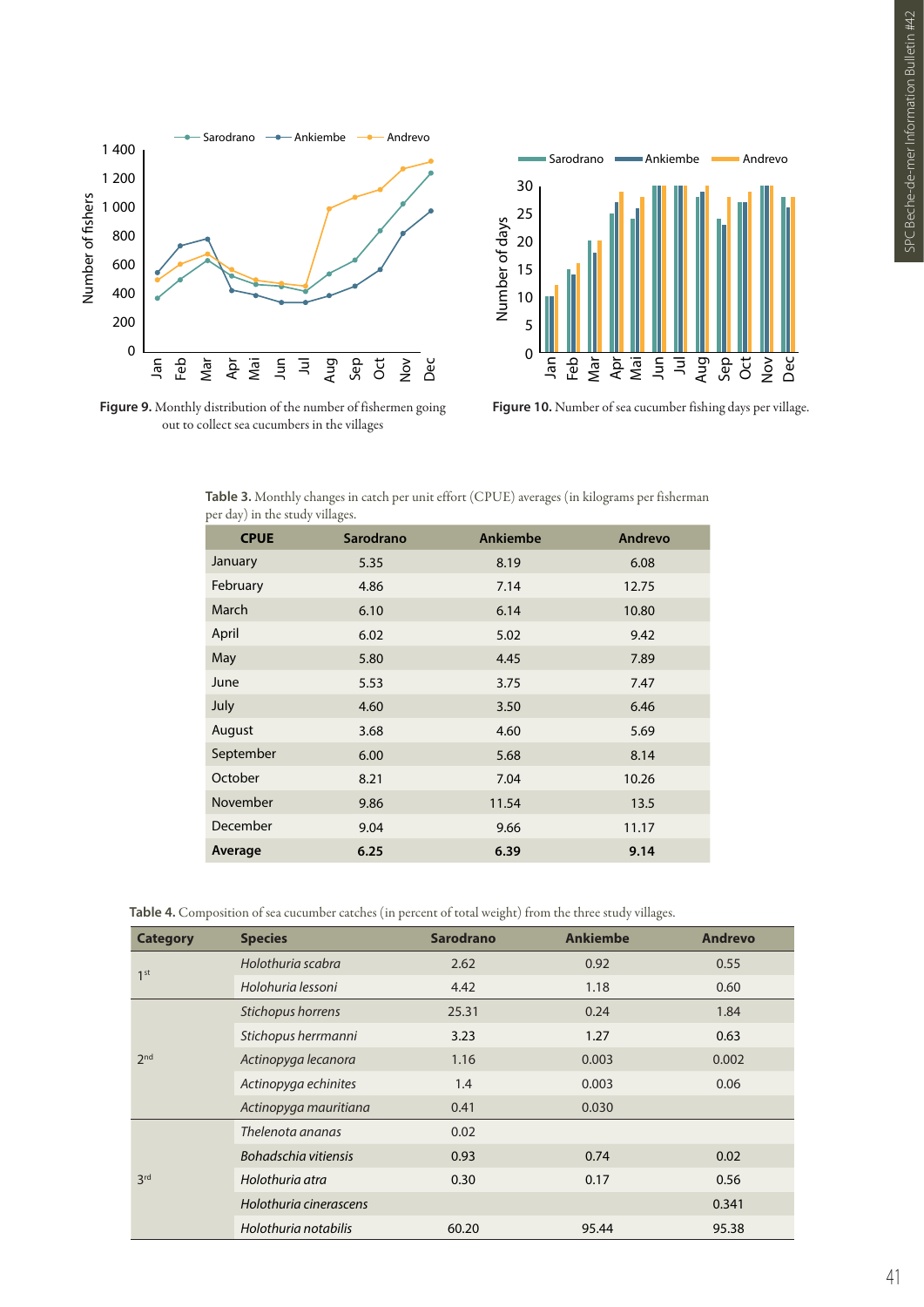- SPC Beche-de-mer Information Bulletin #42 SPC Beche-de-mer Information Bulletin #42<br>N
- Strategy 2: Middlemen move to the fishermen's fishing areas to buy their catches and sell them, without any processing, to the fishmonger at the village, who then processes the sea cucumers in order to sell them to exporters in Toliara;
- Strategy 3: Fishermen process a part of their catch and sell directly to exporters in Toliara.

All marketing strategies of the commercial chain continue in the city of Toliara, where exporters complete the processing of products before reselling them. However, information on these exporters is very limited as they were not cooperative in this study.

Sea cucumbers are grouped into three categories according to their commercial value: high, medium and low (Table 5). Fishmongers buy fresh sea cucumbers per piece and resell them per kilogram to exporters after partial processing. The exporters complete the processing to obtain exportable trepang.

The processing of fresh holothurians is carried out by fishmongers at the villages. It generally consists of scraping, gutting, first cooking, salting, and then the second cooking, which is carried out before selling the products to exporters. But the processing steps varies depending on the species (Table 6).

For *Stichopus horrens*, the first cooking is obligatory before salting, otherwise the individual's body will deteriorate.

#### *Management of the holothurian fishery*

In 1992, the holothurian management method was based on fixing the commercial size (11 cm in fresh state and 8 cm in dry state), prohibiting the use of scuba gear, and monitoring the commercial strategy by means of compliance visas in order to collect statistical data. Since 1997, the administration's regulatory documents wanted to: 1) identify and list all of the stakeholders in the sector through fishermen's cards and registers, fishmonger's cards, collection permits, and exporter's cards; 2) require all stakeholders to provide information on their activities; and 3) require fees for col-

**Table 5.** The price range of species according to their commercial value (in Malagasy ariary, or MGA4).

| <b>Scientific name</b>           | <b>Price of fresh product</b><br>(ar./piece) | <b>Price after semi processing</b><br>(Ar./kg) |
|----------------------------------|----------------------------------------------|------------------------------------------------|
| 1 <sup>st</sup> category: High   |                                              |                                                |
| Holothuria scabra                | 500-9000                                     | 20,000-30,000                                  |
| Holothuria lessoni               | 1000-15,000                                  | 50,000-70,000                                  |
| 2 <sup>nd</sup> category: Medium |                                              |                                                |
| Stichopus herrmanni              | 500-4000                                     | 24,000                                         |
| Stichopus horrens                | 500-3000                                     | 24,000                                         |
| Actinopyga echinites             | 100-2000                                     | 15,000                                         |
| Actinopyga mauritiana            | 500-4000                                     | 10 000                                         |
| Actinopyga lecanora              | 500-3000                                     | 10 000                                         |
| 3rd category: Low                |                                              |                                                |
| Holothuria atra                  | 100                                          | 1000                                           |
| Holothuria cinerascens           | 100                                          | 4000                                           |
| Bohadschia vitiensis             | 100                                          | 1000                                           |
| Thelenota ananas                 | 100                                          | 4000                                           |
| Holothuria notabilis             | $20 - 40$                                    | 4000                                           |

 $4$  1 MGA = 0.00026 USD

**Table 6.** Summary of holothurian processing steps by species

|                     | Holothuria scabra, H. lessoni | <b>Stychopus horrens</b>             | $O$ ther <sup>5</sup>    |
|---------------------|-------------------------------|--------------------------------------|--------------------------|
| Processing<br>steps | Scraping                      |                                      |                          |
|                     | Gutting                       | Gutting                              | Gutting                  |
|                     | $1st$ cooking                 | 1 <sup>st</sup> cooking (obligatory) | $1st$ cooking (optional) |
|                     | Salage                        | Salage                               | Salage                   |
|                     | $2nd$ cooking                 | $2nd$ cooking                        | $2nd$ cooking            |

<sup>5</sup> "Others" refers to species other than those listed in the preceding columns (*Actinopyga echinites*, *A. lecanora*, *A. mauritiana*, *Thelenota ananas*, *Holothuria atra*, *H. cinerascens*, *H. notabilis*, *Stichopus herrmanni* and *Bohadschia vitiensis*).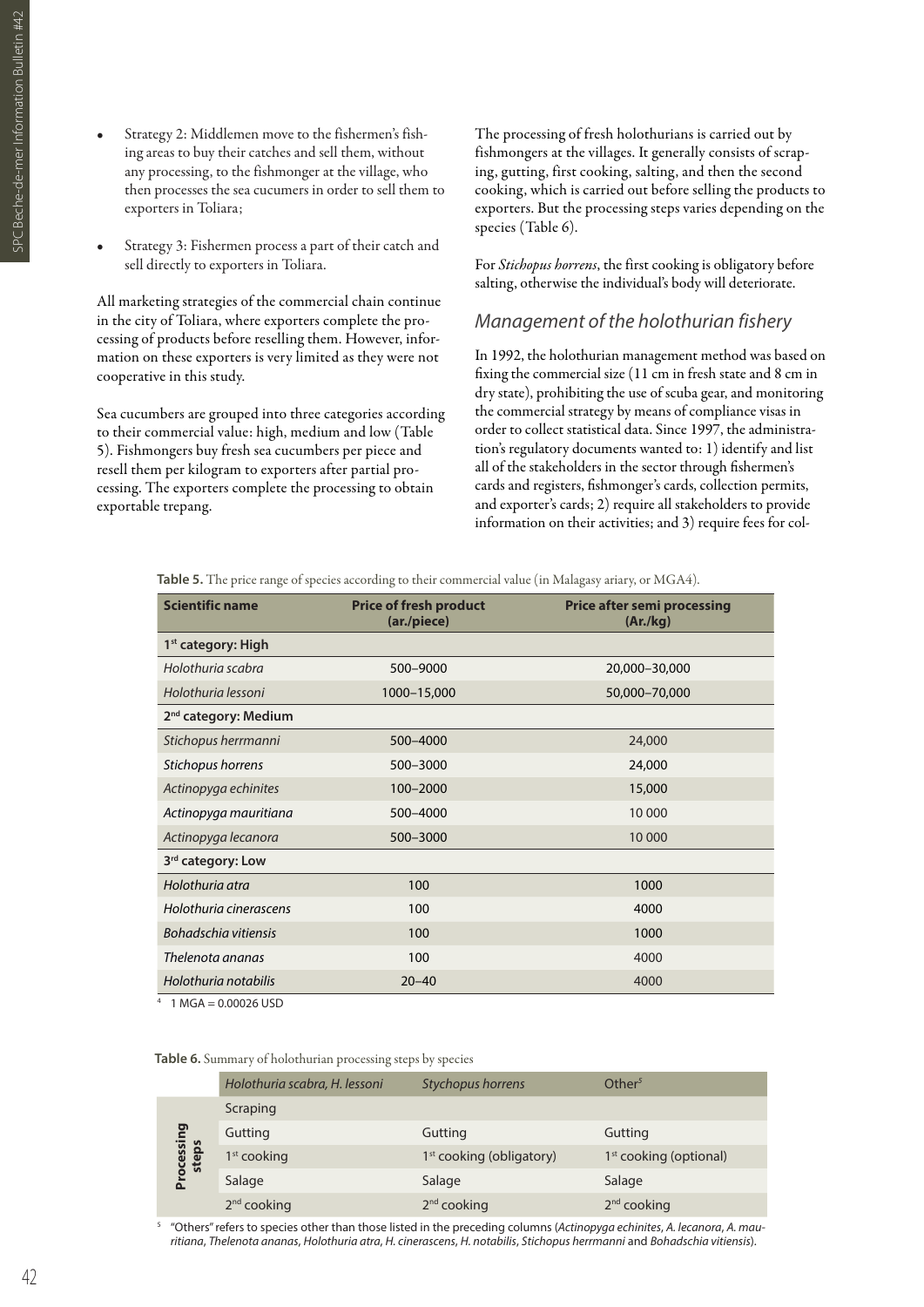lection and export, which can be used to finance actions for fisheries management. In 2016, after an overexploitation of sea cucumbers, all forms of sea cucumber fishing and trepang processing were suspended in southwestern Madagascar, except for aquaculture. This interdiction, however, was lifted three months after the publication of the regulatory text.

However, several gaps are noted in the management of the sea cucumber sector, especially with regards to applying regulatory measures.

- During this study, none of the fishmongers in the three villages were registered with the Regional Fisheries Directorate (RFD). In addition, they continue to process sea cucumbers even when the law prohibits them to do so.
- The RFD states that fishmongers and collectors do not declare their products.
- The statistical data received by the RFD via the compliance endorsements of product shipments are not the same as those in the Fisheries Ministry's records. However, the current supply chain management system is totally dependent on these data.
- Concerning exports, there is also a big difference between the data at the Fisheries Ministry and those at the Fisheries Sanitary Authority; the latter agency issues sanitary certificates only on condition that it has seen the certificate of conformity endorsed by the Fisheries Ministry.

#### *Problems with sector governance*

The sea cucumber fishery has significant governance problems, and the main one is the lack of political will. There are delays in the design and implementation of strategies in policy framework documents. Moreover, these strategies generalise all resources exploited in the region concerned. However, certain species such as holothurians deserve specific strategies. The lack of government interest in fisheries management can also be seen in the persistence of a free-access regime to resources, and the weak will to enforce regulations.

As for the RFD, it faces serious budgetary problems, lack of material resources, and has limited functional and operational links with headquarters. As a result, its functions are limited to the collection of statistical data (particularly trade data). Collection and trading permits are issued by the administration, but this is carried out without any real link to the sea cucumber management plan. Indeed, there is little scientific advice within the authorisation procedure and little consideration of regulations.

Transparency in the activities of stakeholders and their data are should be part of good governance of the sector. Unfortunately, collectors and exporters consider their activities and data to be confidential so this information is generally

inaccessible to everyone. Yet, such information would facilitate research on sea cucumber exploitation.

Finally, controlling and monitoring the exploitation of sea cucumbers (as with any resource) should be the role of the Fisheries Monitoring Centre. However, this branch has difficulty in fulfilling its role because informal actors (i.e. those who carry out their activities illegally) are not arrested or fined.

#### Discussion and conclusion

The number of sea cucumber species exploited in southwestern Madagascar is decreasing over time. Our results show that 12 species are currently exploited in the area, whereas in 2010, Madagascar still had the highest number of species fished in the entire western Indian Ocean at 30 species (Muthiga et al. 2010). Only two species have high commercial value in this study (*Holothuria scabra* and *Holothuria lessoni*) compared to four species from 1996 (Rasolofonirina et al. 2004) to 2007 (Lavitra et al. 2008). *Holothuria fuscogilva* and *Holothuria nobilis*, which were always present in fishermens' catches in the region until 2007, are no longer observed. This is due to the depletion of these species, which have been highly targeted by fishermen because of their high commercial value.

Sea cucumber fishing has continued to intensify over time. Indeed, snorkelling, which was rarely practised during neap tides (Rasolofonirina 1997), is now practised every day to get more catches. The results show that fishing effort in the region has quadrupled in 11 years compared to Ankiembe, which averaged 143 fishermen per month in 1997. This increase could be caused by a combination of factors such as the very rapid increase in the coastal (human) population, the lack of income-generating activities, and the growing demand for sea cucumbers. In addition, catches in the study villages are high compared to those in 1997, which averaged 4.9 kg per fisherman per day for Ankiembe (Rasolofonirina 1997). However, the difference can be explained by the intense exploitation of the low commercial value species *Holothuria notabilis*, which accounts for a very large proportion of the catches. The exploitation of this species has only been observed since the 1990s (Toral-Granda et al. 2008), and its exploitation is even more intense because many fishermen devote their effort to catching this species. Targeting low-value species is a sign of stock depletion, especially of high-value species (Rasolofonirina et al. 2004), which should normally be the main targets.

The trend in CPUE is similar in the villages studied and shows seasonal variation. The decrease in catches is due to the high turbidity observed every year in the study area resulting from the increased flow of the Onilahy River from November to December (due to heavy rains). This is also the case in this study because Sarodrano and Ankiembe are subject to hyper-sedimentation from the Onilahy and Fiherena rivers (Mahafina 2011). Heavy rains and especially cyclones limit the number of fishing days for fishermen.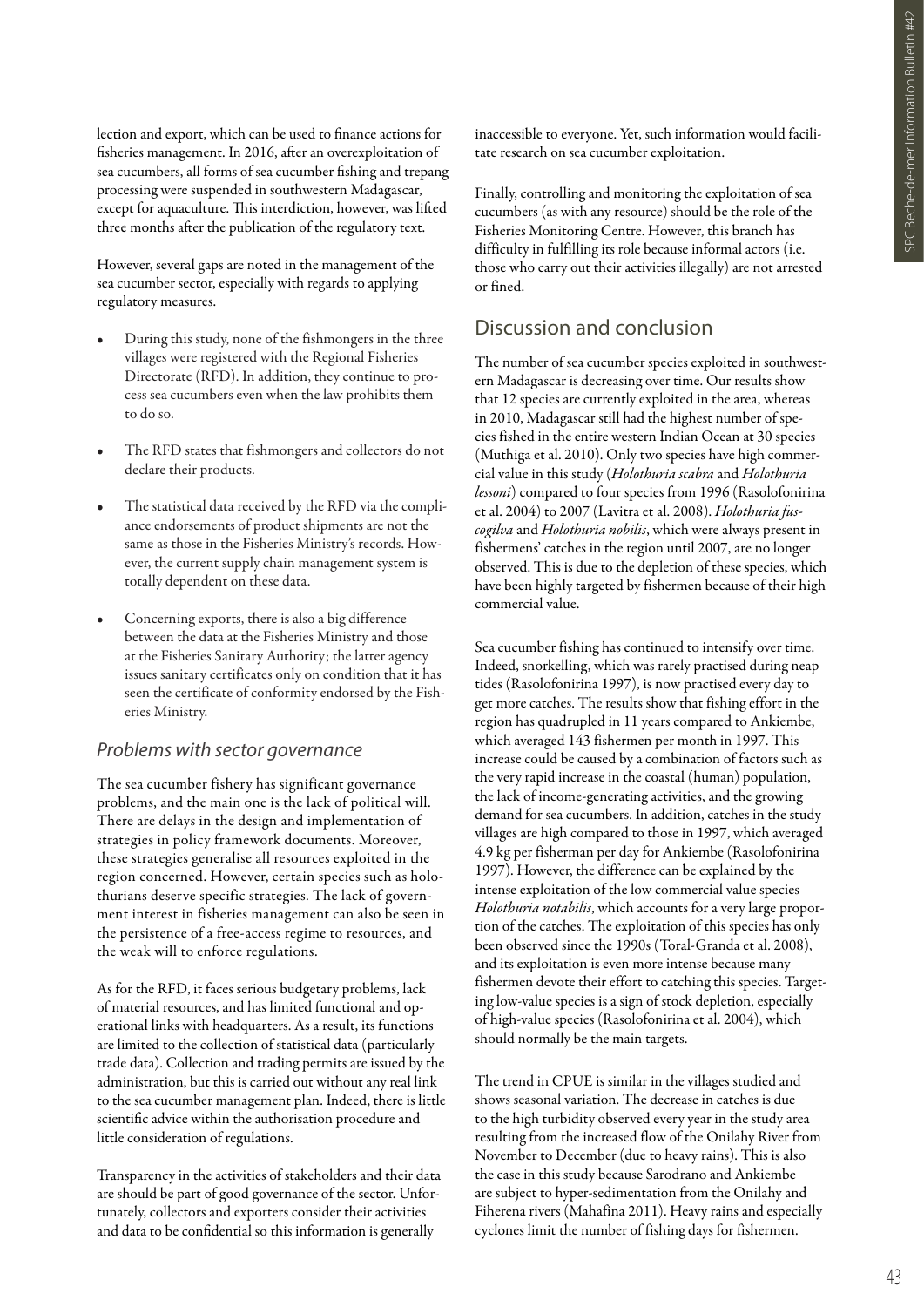In the villages, holothurians are processed by fishmongers and rarely by fishermen (e.g. Ankiembe); whereas in 1996, the majority of fishermen in the region processed their products themselves (Lavitra et al. 2009). Salting is widely used in holothurian processing in the region because it limits desiccation and reduces the loss of weight and length of processed sea cucumbers (Rasolofonirina et al. 2004; Lavitra et al. 2008).

Apart from the question about the effectiveness and consistency of sea cucumber management measures, their application is also very weak. Good management of the fishery requires production models that will be combined with data on fishing activity, population dynamics, and the socioeconomic aspects of fishers (Purcell and Pomeroy 2015). It is, therefore, essential for Madagascar to first conduct a sea cucumber stock assessment in order to subsequently define total allowable catch (TAC) by species and management area based on stock biomass. Spatialised management using TACs has positive biological (on the stock) and economic (on catches) effects, according to a study in New Caledonia (Léopold et al. 2015). Subsequently, the management measures established should be strengthened and/or revised. For example, the minimum commercial size of holothurians in Madagascar should be revised as it was based on the study of a single species (*Holothuria scabra*) and then generalised to apply to all other species (Andriantsoa and Randriamiarisoa 2013). It is also necessary to encourage fishermen to process their products. This will maximise their earnings because otherwise they receive only a fraction of the potential value of their resources (Friedman et al. 2008). Then, in the face of overexploitation, it is more effective to manage trade rather than fishing by freezing licensing and imposing export ceilings (Carleton et al. 2013). Finally, in order to be able to implement these measures, a specific national management plan for holothurians must be established. Three countries in Melanesia (Papua New Guinea, Solomon Islands and Vanuatu) have carried out a study to gain political and public support for sea cucumber fisheries management interventions. They demonstrated that enforcing the commercial size limit can increase fishing income by up to 144% (Lee et al. 2018). This is an example of how to convince the government to strengthen living resource management measures.

The solutions to the problems of sea cucumber fisheries governance in Madagascar are based on the application of several principles. The priority is the transparency of all aspects of the sector (stock state, regulations, exploitation of the resource, and the economic and social performance of the sector). Another principle is that of coherence, which refers to the correctness of public action in the sector according to the sectorial fisheries objectives (Breuil 2012). As in Vanuatu, Fiji and Tonga (holothurian producing countries), their sea cucumber stocks have been overexploited and they have first opted to rebuild stocks (by closing the fishery for years) and then setting a ceiling on exports (Carleton et al. 2013). The participation of stakeholders (fishermen, economic operators, civil society) in all steps of planning ensures the quality, effectiveness and efficiency of public action (Breuil 2012). This is the case of Vanuatu and New Caledonia, which have

established a shared fisheries governance regime (Léopold et al. 2015). Finally, one aspect that should not be neglected is research, as it is the basis or reference point for decisions on resource management (Lee et al. 2018). In Madagascar, holothurians are among the resources that have been most studied. However, information is still lacking on the biology and ecology of sea cucumber species that are exploited, as well as the social and economic impacts (Anonymous 2014), in contrast to other trepang-producing countries.

### Acknowledgements

This study was carried out, in part, with the financial support of the Indian Ocean Trepang company. We would like to thank Gabriel Donald, Joël Arnaud Masoava (SOAVATSARADIA), Romario Tsipy and his wife, as well as the fishmongers in the study villages who helped a lot with data collection.

### References

- Andriantsoa M. and Randriamiarisoa. 2013. Caractérisation actuelle de la pêche maritime à Madagascar, les systèmes statistiques du MPRH et conception des activités pour le nouveau système de suivi des captures (Pêcherie Industrielle Nationale, Pêche Artisanale Nationale et Pêche Traditionnelle Nationale). Rapport du projet sur la Mise en œuvre d'une stratégie régionale de la pêche pour la région AOA-OI (IRFS) Intitulé : Renforcement des systèmes statistiques de la pêche maritime à Madagascar ; (FED/2009/021-330). 160 p.
- Anonymous. 2014. Situation de référence. Lettre de politique BLEUE. 28 p.
- Breuil C. 2012. Document de support à la formation sur la bonne gouvernance des pêches maritimes dans la sousrégion AOA-OI, SmartFish Working Papers No 007. 34 p.
- Carleton C., Hambrey J., Govan H., Medley P. and Kinch J. 2013. Effective management of sea cucumber fisheries and the beche-de-mer trade in Melanesia. SPC Fisheries Newsletter 140:24–42. https://purl.org/spc/digilib/ doc/g2jdz
- Conand C., 1996. Rationalisation des activités de collecte d'holothuries à Madagascar, Rapport d'intervention du COI/FED. 40 p.
- Conand C., De. San M., Refeno G., Razafintseheno G., Mara E., Andriajatovo S. 1998. Sustainable management of the sea cucumber fishery sector in Madagascar. SPC Beche-de-mer Information Bulletin 10:7–9. https:// purl.org/spc/digilib/doc/gaggg
- Friedman K., Purcell S., Bell J. and Hair C. 2008. Sea cucumber fisheries: A manager's toolbox. ACIAR Monograph No. 135. Canberra: Australian Centre for International Agricultural Research. 32 p.